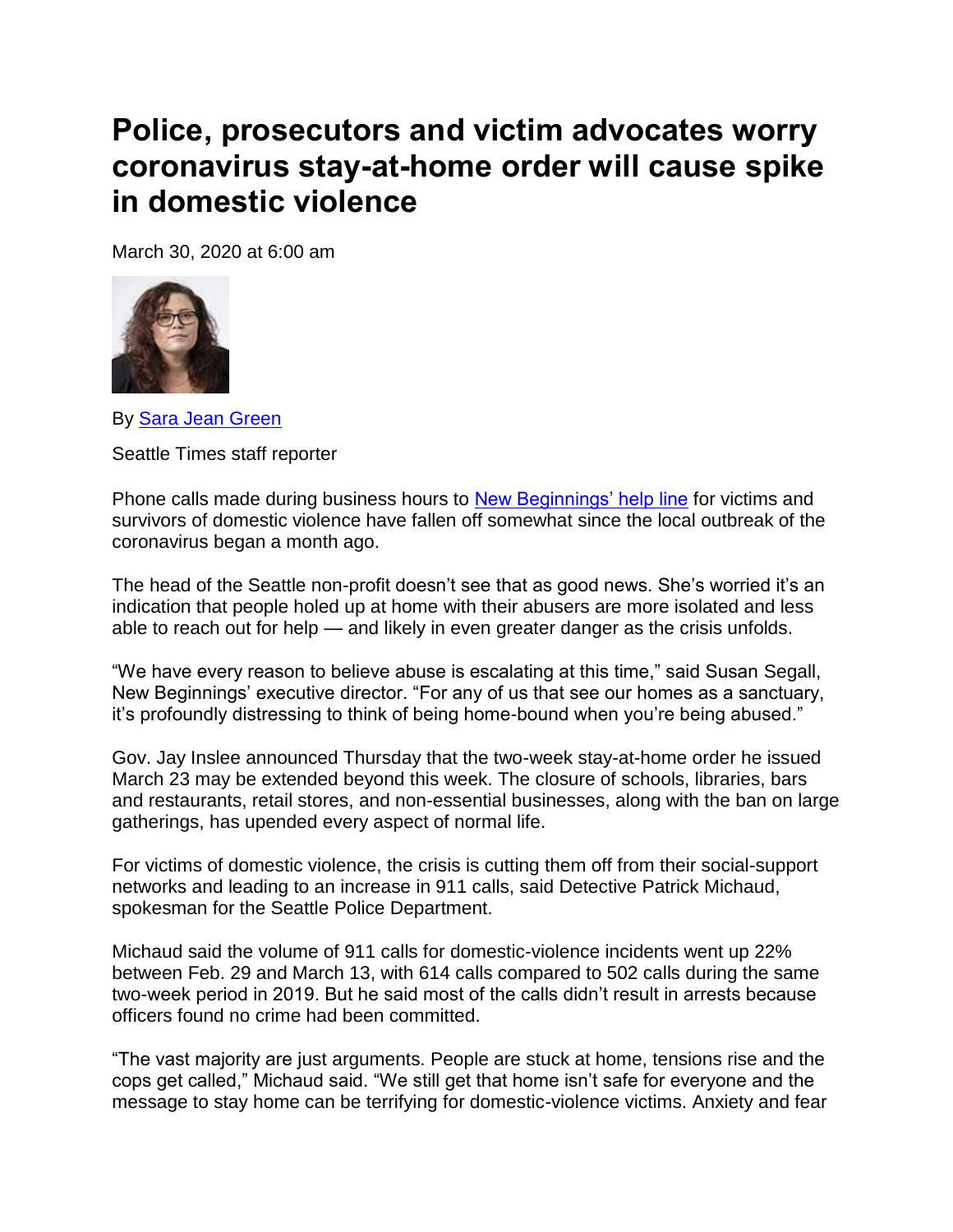can be compounded and social-distancing can magnify the feelings of isolation that a lot of survivors are already dealing with."

He said it's too early to know if the two-week increase is a blip in the data or if police should anticipate a continued rise in domestic-violence calls over the course of the outbreak.

"Safety is of paramount importance to the department and if you violate a domesticviolence no-contact order, we'll arrest you and book you into jail," Michaud said.

Bellevue police have also seen an increase in domestic-violence calls, even as overall 911 call volumes have dropped 50%, said Meeghan Black, a spokeswoman for the Bellevue Police Department (BPD). There is usually an average of 259 daily calls for service city-wide, but that number has dropped to 124 since stores were closed and people are staying home, reducing the number of shopliftings, thefts and motor-vehicle collisions police are called to respond to, she said.

But from March 1 to 23, BPD officers responded to 48 domestic-violence calls, which represents a 17% increase over the 41 calls received during the same period last year, Black said.

"We are definitely concerned," she said. "Particularly for someone living in a situation they don't feel safe, being confined to that space can mean trouble."

The coronavirus outbreak has resulted in the [suspension of jury trials](https://www.seattletimes.com/seattle-news/crime/king-county-superior-court-suspends-criminal-jury-trials-until-april-wont-be-sending-out-juror-summons/) and seen [courthouses across the state closed to the public.](http://www.courts.wa.gov/index.cfm?fa=home.courtClosures) But domestic-violence victims in King County can now remotely petition for protection orders, which prosecutors say is key to ensuring access to justice.

King County prosecutors and victim advocates have been working with Superior Court Judge Janet Helson and [LegalAtoms.com,](https://legalatoms.com/) a local tech startup, to allow victims to file civil petitions for domestic-violence protection orders online, said Senior Deputy Prosecutor David Martin, who chairs his office's domestic-violence unit. The new option, which is only available for domestic-violence protection orders, was rolled out Wednesday, even as victims have been told not to show up to court and instead to call [and email advocates for help filling out court forms and to appear for court hearings by](https://www.kingcounty.gov/~/media/depts/prosecutor/documents/2020/Protection_Order_Announcement.ashx?la=en)  [phone.](https://www.kingcounty.gov/~/media/depts/prosecutor/documents/2020/Protection_Order_Announcement.ashx?la=en)

"This past weekend was ugly," Martin said of the March 21-22 weekend. "We had a lot of felony domestic-violence (suspects) that were booked and we're seeing a rise on our (court) calendars."

Protection orders, he said, "don't make people safe but they do make a lot of people safer. They level the playing field in an inherently uneven power relationship between a victim and an abuser."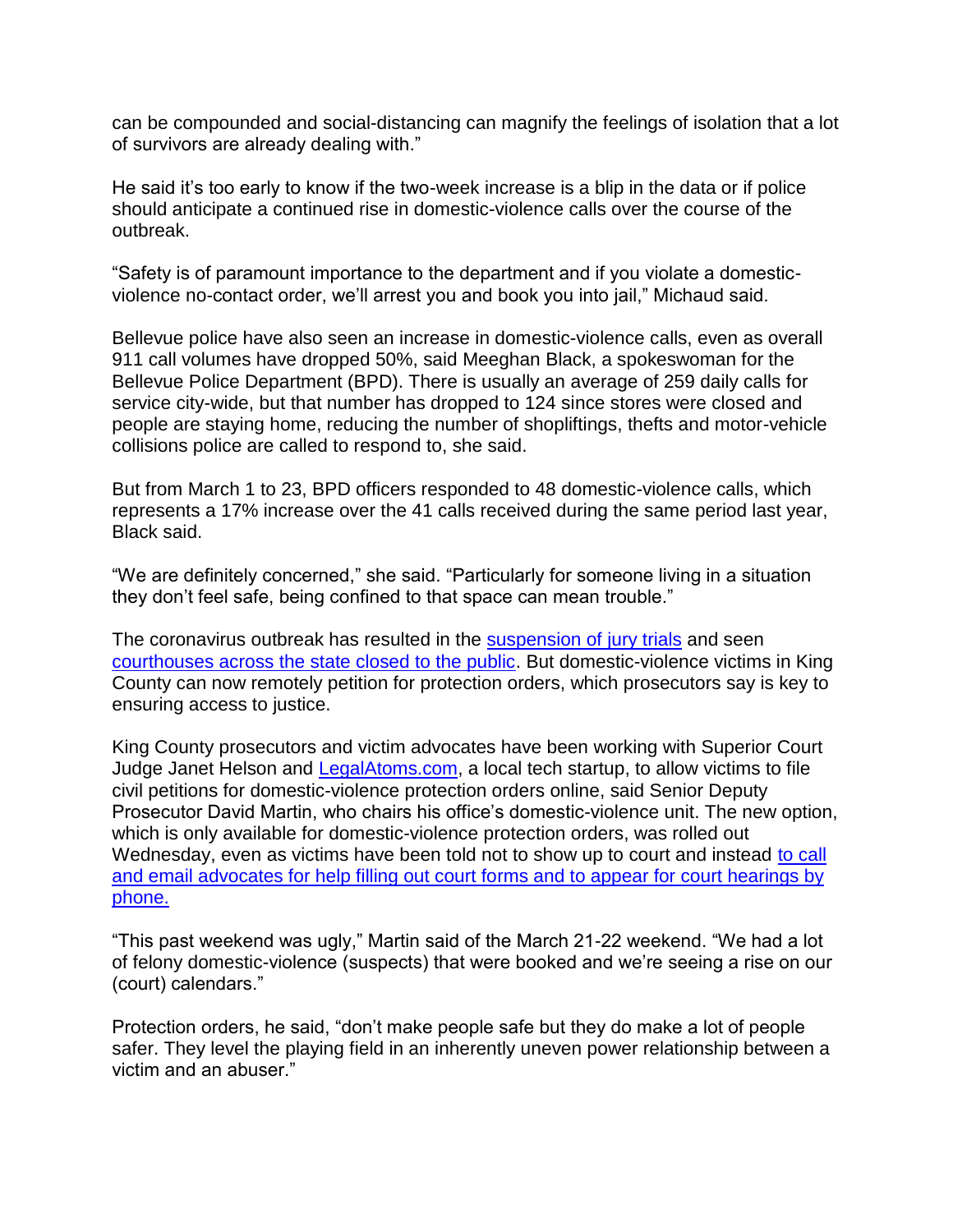When someone is charged with a domestic-violence-related crime, criminal no-contact orders are filed by prosecutors to protect victims from further contact with their alleged abusers. But individuals can also seek civil-protection orders even when criminal charges haven't been filed. People requiring other types of protection orders including sexual assault, stalking, extreme risk, vulnerable adult and anti-harassment orders — are also being told not to come to court and to file electronic petitions and appear for hearings by phone.

On Friday, Superior Court Presiding Judge Jim Rogers issued his 15th emergency order since the outbreak began. Among the issues addressed, Rogers gave judges authority to extend the life of protection orders.

"All those orders are about emergent personal-safety issues," said Helson, the superior court's chief unified family-law judge. "The complication has been how to create access (when the courts are closed) when a lot of these people already have a lot of barriers to access."

Hearings for alleged domestic-violence abusers who are required to surrender weapons are also now being done by phone, Helson said.

While criminal defendants are notified of no-contact orders in court, those facing civil orders are typically served in person by police officers. In the age of social-distancing, Martin said his office is working with police to notify respondents they are the subjects of no-contact orders by phone and email, with electronic verification that email notifications have been opened and read. If service by police officers becomes unavailable, Rogers' emergency order says judges can also order that notifications be made by mail.

"These are critically important orders. We know they work and we want to preserve this option for victims," said Martin, who shares Segall's fears that incidents of domestic violence will rise the longer the pandemic drags on. "If somebody is going to be removed from a residence or firearms need to be removed, it still has to be done in person."

Wendi Lindquist, a spokeswoman for [LifeWire,](https://www.lifewire.org/) a Bellevue-based nonprofit that serves domestic-violence survivors in north and east King County, is especially worried about low-income and marginalized people from minority, refugee and immigrant communities who are being disproportionately impacted by job losses due to the virus and who have relied on schools for child care and meals for their children.

Domestic violence is already the leading cause of homelessness for women and children and 99% of domestic abusers control finances to exert power over victims, Lindquist said, recalling one client whose husband threw a fishbowl at her for spending too much money on food. The coronavirus crisis is amplifying financial instability and adding additional stress for people already on the edge, she said.